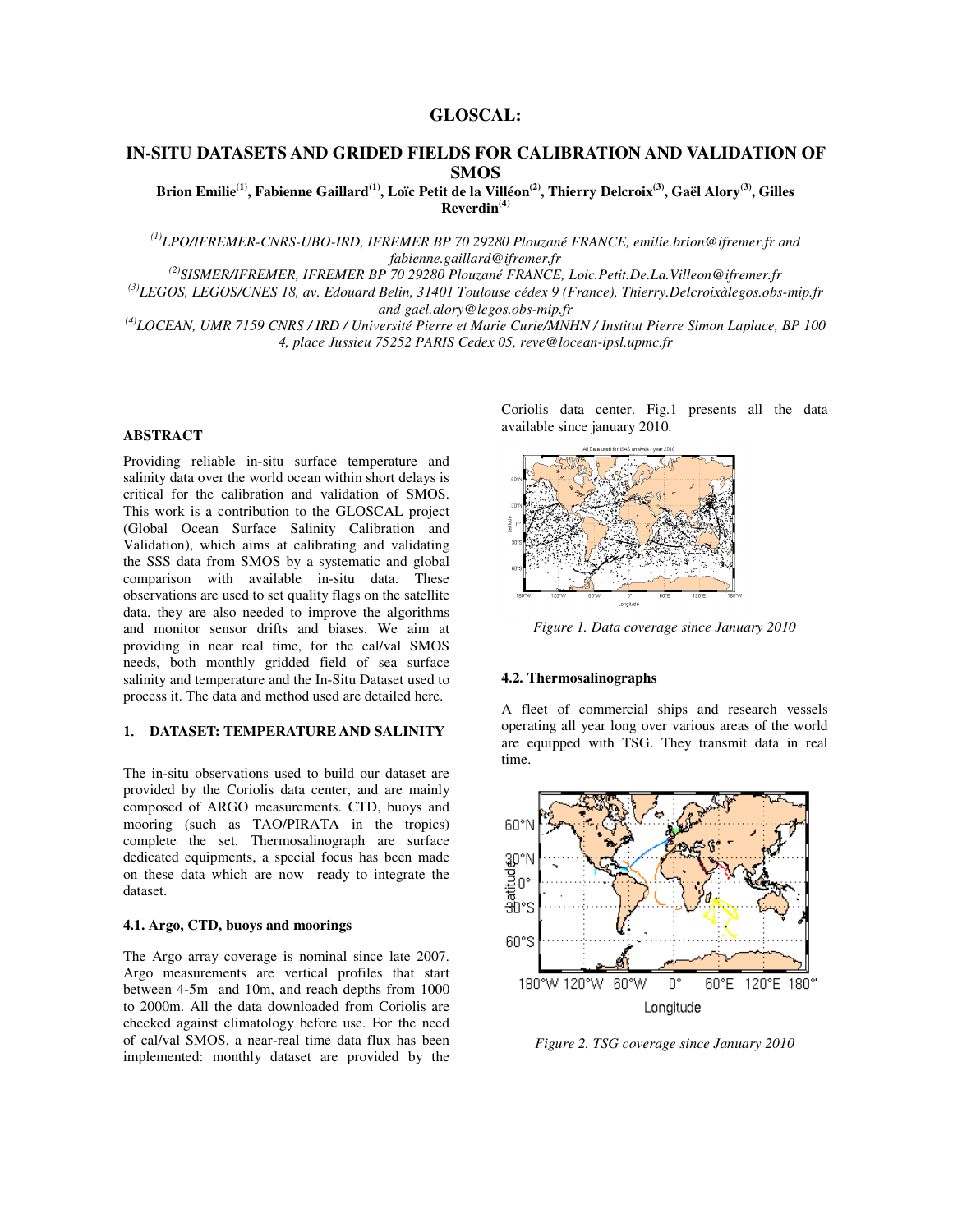Equipments are rigorously calibrated and water samples taken on board at regular intervals are analyzed in order to infer and correct the salinity drift that may occur due to the fouling an/or scouring.

Fig.2 shows the TSG data available until now for 2010. For this period, data from ORE-SS opportunity ships are not yet available as they have not been delayed mode quality controlled, so the map shows only those from French research vessels and a few sail ships implicated in scientific projects.

Delayed mode data are processed by the scientists (LPO, ORE-SSS) using the soft TSGQC developed at IRD. There is two levels of control: quality flags and corrections. The quality flags depends on the quality of the data with respect to the climatology, spikes, noise, etc. Then if needed, the timeserie is adjusted to fit better with the external data. External data come from two sources: Argo data colocalised along the tracks of the TSG (dataset prepared at LOCEAN), and water sample taken on board and analysed later.

TSG data are a contribution to the GOSUD project and are available in NetCDF Gosud format.

## 2. **OBJECTIVE ANALYSIS: ISAS**

All these data are then merged to produce gridded fields of temperature and salinity using optimal estimation. This final process constitutes an additional control in the sense that it allows us to check with a single processing the consistency of simultaneous datasets and the agreement with climatology. ISAS (In Situ Analysis System) has been developed by Gaillard et al. (JAOT 2009), as a tool to produce these gridded fields from objective analysis of in-situ data coming from multiple sources.

## **2.1 The ISAS tool**

The ISAS grid covers the globe from 80°S to 90°N with 1/2° Mercator resolution, on 151 standard depth levels between 0 and 2000m. A priori statistics are needed for the analysis: they were obtained from a previous analysis of the period 2002-2008 (von Schuckmann, et al. 2010), providing the following reference fields:

- a mean seasonal cycle, or climatology, of temperature and salinity representative of the period ;
- the corresponding variances (deviation between profiles and monthly mean field) (see Fig.3.).
- − spatial scales deduced from the Rossby radius of the annual climatology (see Fig.3.).

These reference fields and statistics are used by ISAS for preliminary controls on the dataset and by the CATDS for the real time validation of SMOS data .



*Figure 3. top: Covariance scales, bottom: a priori variance of salinity.* 

### **2.2 Surface Analysis**

In the context of cal/val SMOS, we want to provide extended and validated in-situ data and gridded field at the sea surface level. As ISAS has not been specifically developed for the surface, a preliminary work has been required to adapt it to this need.

The dataset has been reprocessed to better describe the surface. We have considered a surface layer extending from 0 to 20 meter. For profile data, the surface layer is assumed perfectly mixed above the level of the last measurement, which is repeated up to the surface. For thermosalinograph data, the level sampled by the instrument is assumed to represent the whole surface layer and is repeated over this layer. Most of the time the thermosalinographs measure temperature and salinity between 3m and 15m depending on the vessel. The error associated with extrapolated data is increased proportionally to the distance from the measurement level.

Then the analysis tool has been adapted to take thermosalinographs into account. Tests are underway for tuning the analysis parameter in that case.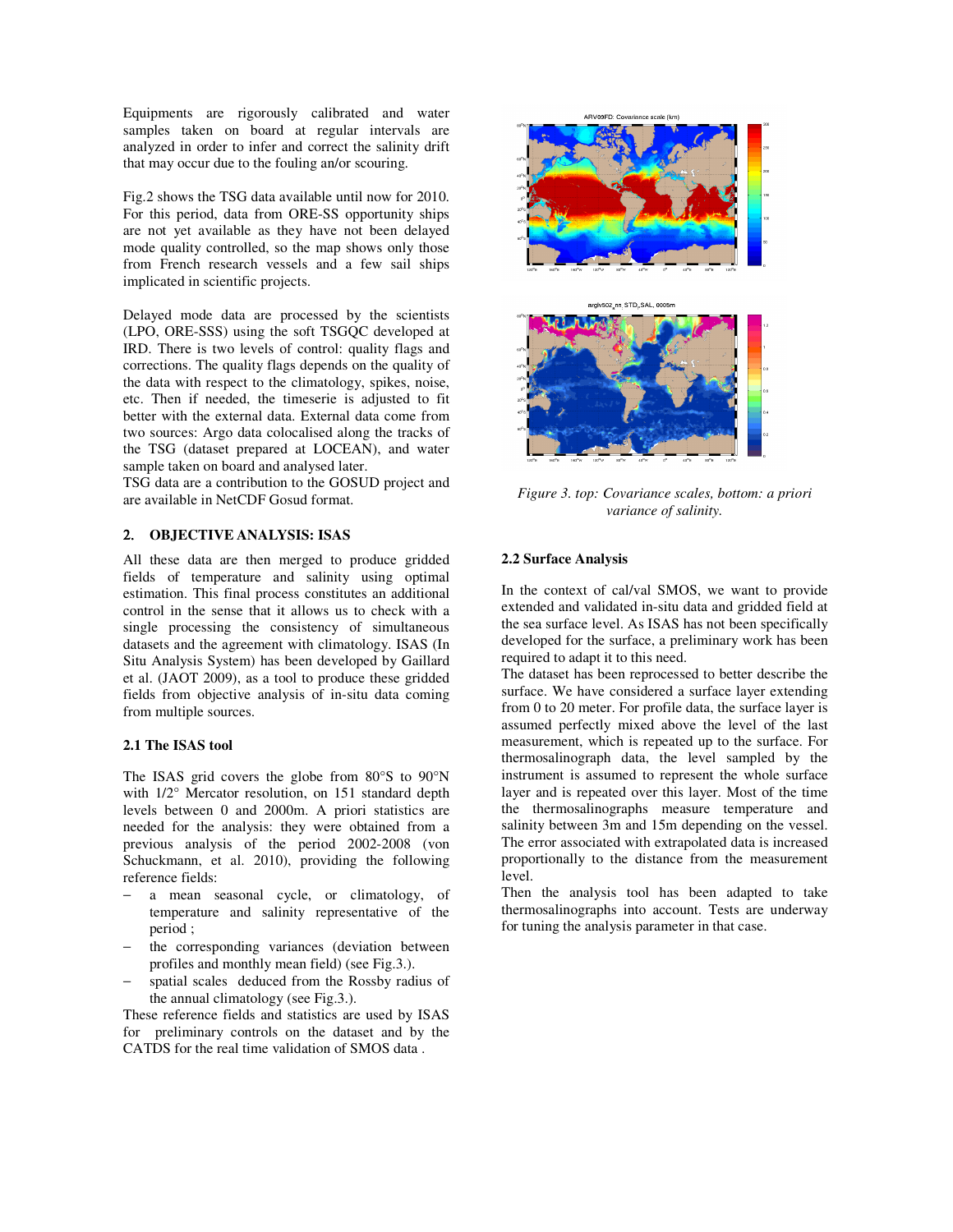

*Figure 4. Analysis of march 2010: repartition of data according to their source.* 

Until now, these data were not properly used as they require special quality control, even though huge amount of information can be extracted from this kind of data. The Fig.4 shows the repartition of the in-situ data used for the analysis of March 2010 according to their type. We note that TSG data represent 73% of the total amount of data. Preliminary results show that include the TSG data improve the final analysis (Fig.5).



min = -1.59, max = 1.07 - petvar max = -1.00 -25/05/2 *Figure 5. Difference at 3m between an analysis with and without TSG. Analysis of march 2010* 

### **2.3. Near Real Time analysis**

In the context of cal/val SMOS, our goal is to provide in near real time monthly gridded fields of SSS and SST and the corresponding dataset using as many validated observation as possible. For that purpose, we process the delayed mode quality control of TSG data every month. Since January 2010, we provide the gridded field and dataset based on Coriolis data to the CATDS cal/val team (see Fig. 6). TSG data will be integrated in the June in the analysis. Our products have already been used to evaluate the real time SMOS data, detect biases in order to improve the algortithms (Boutin et al. , 2010 and Reul et al. 2010).



201005 - anomaly - PSAL, 0003m

min = 21.62, max = 40.59 - potvar max = -1.00 -22/06/2010



**ARIVO** min = -18.03, max = 1.72 - pctvar max = -1.00 -22.08.2010

kRIVO

*Figure 6. Salinity at 3m, for the Analysis of may 2010. top: gridded field, bottom: anomaly* 

### 3. **REFERENCES AND LINKS**

Coriolis: http://www.coriolis.eu.org/ Crest-Argo:

http://www.ifremer.fr/lpo/observation/crest\_argo Gosud: http://www.ifremer.fr/gosud/ Isas Tool:

- http://www.ifremer.fr/lpo/la\_recherche/projets\_en \_cours/arivo\_2/isas\_tool , june 2010.
- Sea Surface Salinity Observation Service, *Monitoring Sea Surface Salinity in the Global Ocean from Ships of Opportunity*, http://www.legos.obsmip.fr/observations/sss/, May 2010.
- Gaillard, F., E. Autret, V.Thierry, P. Galaup, C. Coatanoan, and T. Loubrieu, 2009, Quality control of large Argo data sets. JAOT, Vol. 26, No. 2. 337–351.
- von Schuckmann, K., F. Gaillard, and P.-Y. Le Traon (2009), Global hydrographic variability patterns during 2003-2008, J. Geophys. Res., 114, C09007, doi:10.1029/2008JC005237.